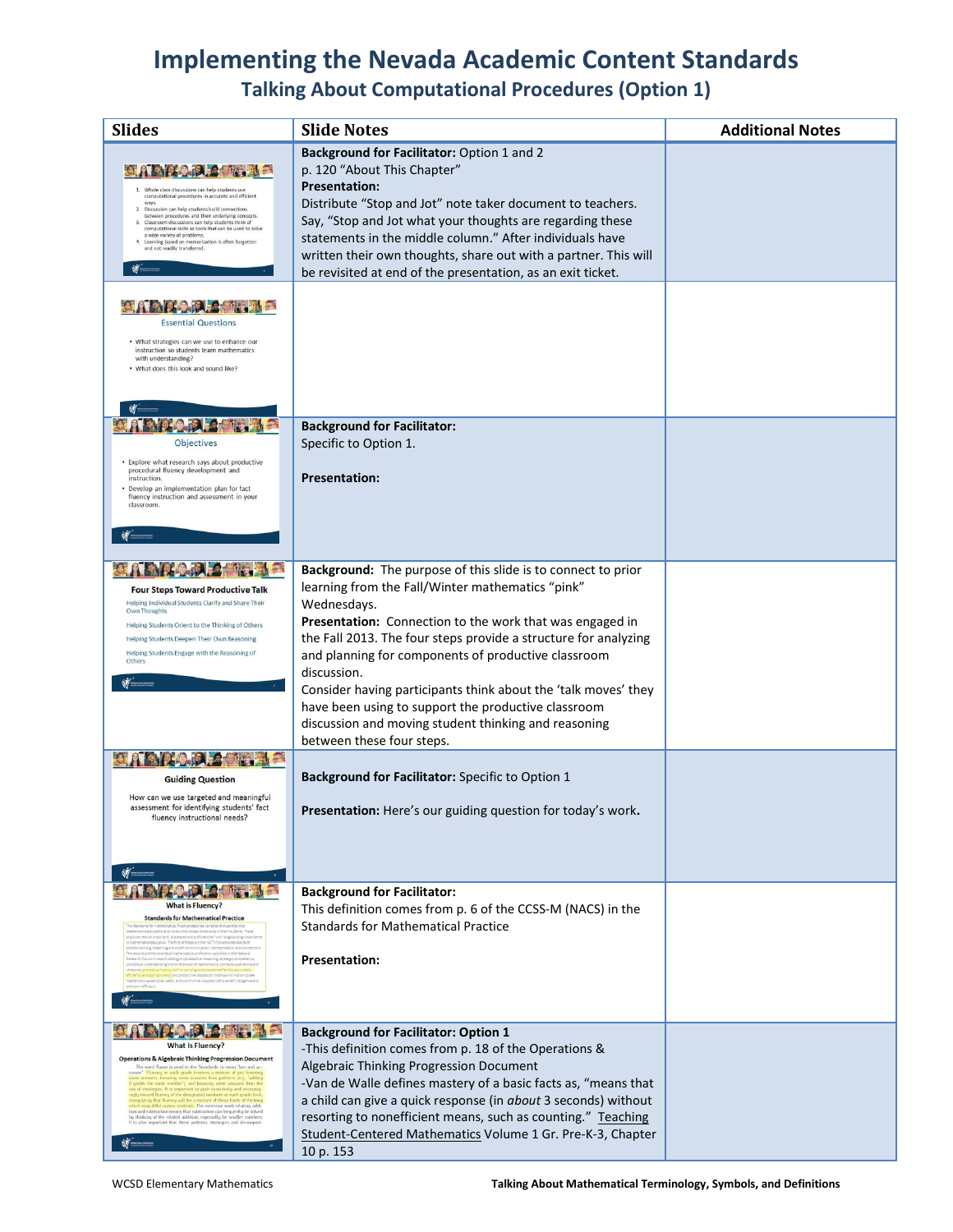|                                                                                                  | -Van de Walle points out that, "When taught basic facts via          |  |
|--------------------------------------------------------------------------------------------------|----------------------------------------------------------------------|--|
|                                                                                                  | rote memorization, many children with learning disabilities          |  |
|                                                                                                  | continue to use counting strategies because they do not              |  |
|                                                                                                  | independently develop thought processes or other strategies          |  |
|                                                                                                  | that move beyond counting. However, they can be very                 |  |
|                                                                                                  | successful in learning their basic facts when the emphasis is        |  |
|                                                                                                  | on using strategies. In addition, drill can cause unnecessary        |  |
|                                                                                                  | anxiety and undermine children's interested and confidence           |  |
|                                                                                                  | in mathematics." Teaching Student-Centered Mathematics               |  |
|                                                                                                  | Volume 1 Gr. Pre-K-3, Chapter 10 pp. 154-155                         |  |
|                                                                                                  | -If available, read pp. 153-156 of Teaching Student-Centered         |  |
|                                                                                                  | Mathematics Volume 1 Gr. Pre-K-3                                     |  |
|                                                                                                  | <b>Presentation:</b>                                                 |  |
|                                                                                                  | - Read from the beginning of the paragraph to the end of the         |  |
|                                                                                                  | highlighted portion.                                                 |  |
|                                                                                                  | -Say, "While the progressions do state that <i>fluent</i> is used to |  |
|                                                                                                  | mean 'fast and accurate' fluency, 'involves a mixture of just        |  |
|                                                                                                  | knowing some answers, knowing some answers from                      |  |
|                                                                                                  | patterns, and knowing some answers from the use of                   |  |
|                                                                                                  | strategies."                                                         |  |
|                                                                                                  | -Open up for questions and/or discussions                            |  |
|                                                                                                  | -Distribute Basic Facts article during discussion                    |  |
|                                                                                                  | <b>Background for Facilitator:</b>                                   |  |
| How do we develop mathematical fact fluency?                                                     | Read the article to become familiar with the content.                |  |
| • All read and annotate the introduction of Basic<br>Math Facts: A Sequence of Learning (stop at | <b>Presentation:</b>                                                 |  |
| "Phases")                                                                                        | Annotate your portion, as your triad jigsaws note some ideas         |  |
| • Work in triads:<br>Each member read one of the Phases                                          | from the other two areas.                                            |  |
| (bottom of pp. 1-2)                                                                              | Note: Have the triad share in order of the phases (Phase 1,          |  |
| · All read "Key Beliefs" (p.3)                                                                   | then $2$ , then $3$ ).                                               |  |
|                                                                                                  | Link will send you to the wcsdcandi website.                         |  |
|                                                                                                  | The "Basic of Math Facts: A Sequence of Learning" is compiled        |  |
|                                                                                                  | from several sources including The National Council of               |  |
|                                                                                                  | Teachers of Mathematics, Van de Walle, Doug Clements,                |  |
|                                                                                                  | Marilyn Burns, and Kathy Fosnot.                                     |  |
|                                                                                                  | <b>Background for Facilitator:</b>                                   |  |
|                                                                                                  | p.121 in Classroom Discussions in Math                               |  |
| <b>COMPUTATIONAL PROCEDURES</b>                                                                  | <b>Presentation:</b>                                                 |  |
|                                                                                                  |                                                                      |  |
|                                                                                                  |                                                                      |  |
|                                                                                                  |                                                                      |  |
|                                                                                                  |                                                                      |  |
|                                                                                                  | <b>Background for Facilitator:</b>                                   |  |
| <b>Computational Strategy</b>                                                                    | p.121 in Classroom Discussions in Math                               |  |
| A method where the numbers in a computation<br>are manipulated in order to create an equivalent  |                                                                      |  |
| but easier computation.                                                                          |                                                                      |  |
| Definable features:<br>• The steps involved change depending on the                              |                                                                      |  |
| specific numbers involved<br>Offer efficient and accurate ways to compute                        |                                                                      |  |
|                                                                                                  |                                                                      |  |
|                                                                                                  | <b>Background for Facilitator:</b>                                   |  |
|                                                                                                  | In the event that the questions get asked regarding what is          |  |
|                                                                                                  | "the standard algorithm," Jason Zimba, a leading author of           |  |
| <b>Computational Algorithm</b>                                                                   | the CCSS-M (NACS), was quoted as saying, "The standard               |  |
| A generalized set of steps used to perform<br>computations.                                      | algorithm is the algorithm that works for the student." (NNMC        |  |
| Definable features:<br>• They are efficient                                                      | Mini-Conference 3/8/14)                                              |  |
| · Produce accurate results<br>Can be used to perform many computations                           | <b>Presentation:</b>                                                 |  |
| using the same process                                                                           | Strategies develop into algorithms for efficiency and                |  |
|                                                                                                  | generalization.                                                      |  |
|                                                                                                  | "When do we push for moving from strategies to                       |  |
|                                                                                                  | algorithms?": Our standards dictate when we move our                 |  |
|                                                                                                  | instruction from strategy focus to algorithm.                        |  |
|                                                                                                  |                                                                      |  |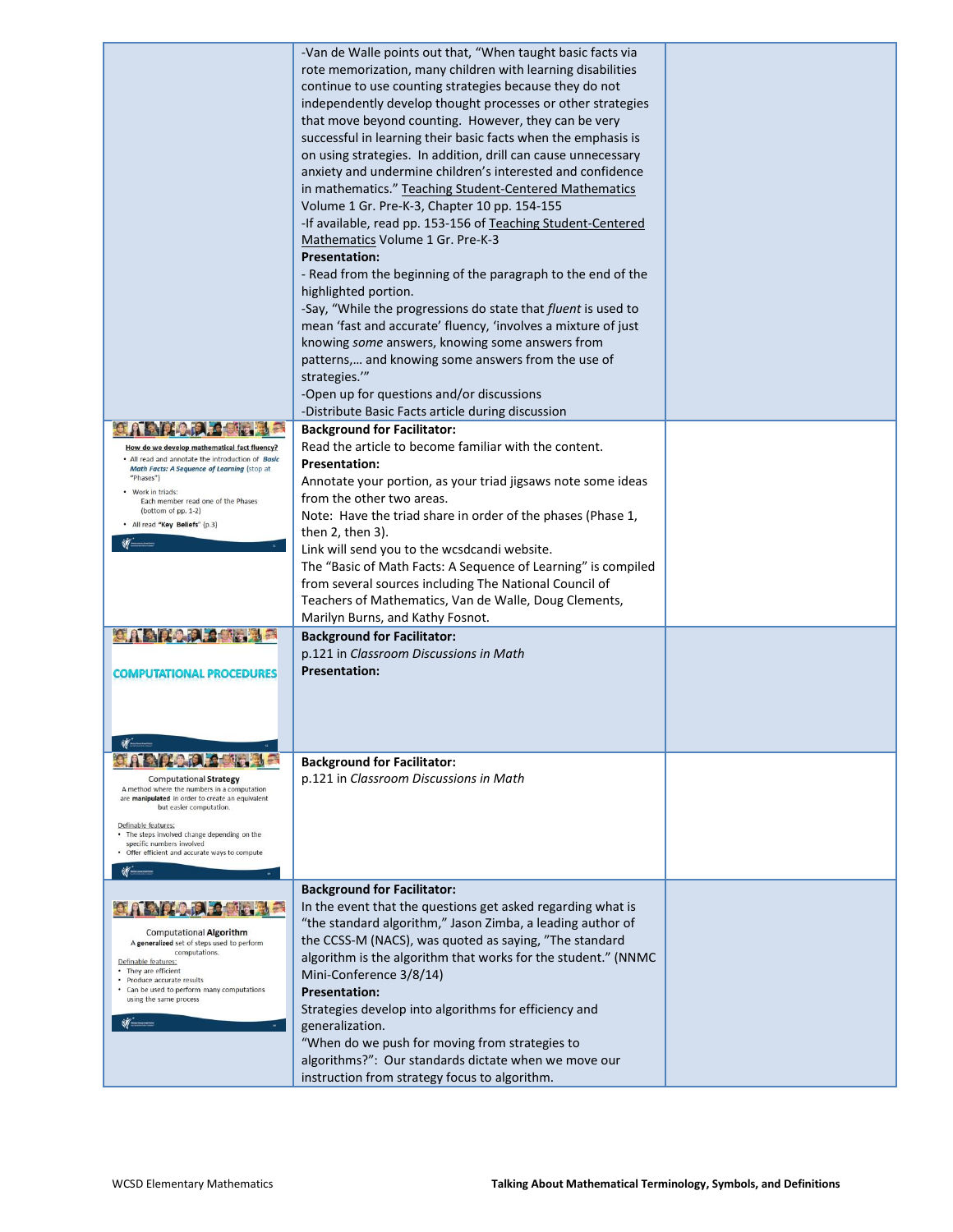|                                                                                     | <b>Background for Facilitator:</b>                                         |  |
|-------------------------------------------------------------------------------------|----------------------------------------------------------------------------|--|
| <b>Strategy vs. Algorithm Hunt</b>                                                  | Notes: For time purposes you can choose whether or not to                  |  |
| ) as directed by the standards. Make addition<br>ink for whole and rational numbers | show teachers the search tool on their app to speed up this                |  |
|                                                                                     | portion of the training.                                                   |  |
|                                                                                     | Extension: If you need it to take longer, (depending on how                |  |
|                                                                                     | familiar teachers are with standards) have teachers include                |  |
|                                                                                     | the boundaries: (ie: $1st$ grade addition strategies are "within           |  |
|                                                                                     |                                                                            |  |
|                                                                                     | 100, using concrete models or drawings and strategies based                |  |
|                                                                                     | on place value; relate this strategy to written method and                 |  |
|                                                                                     | explain the reasoning used".)                                              |  |
|                                                                                     | <b>Presentation:</b> Ask teachers to look at the standards for their       |  |
|                                                                                     | grade. After, review the grades below and above to complete                |  |
|                                                                                     | this chart. KINDER differentiation-After they've looked at 1st             |  |
|                                                                                     | grade standards, ask kinder teachers to identify standards                 |  |
|                                                                                     | that support the work in first grade.                                      |  |
|                                                                                     | <b>Background for Facilitator:</b>                                         |  |
| <b>Strategy vs. Algorithm Hunt answers</b>                                          | Familiarize yourself with the standards and whether you're                 |  |
|                                                                                     | relating the strategy to written form, concrete models,                    |  |
|                                                                                     | drawing or if strategies are to be based on place value.                   |  |
|                                                                                     | Kinder only has "strategies" for comparing numbers by using                |  |
|                                                                                     | matching and counting strategies.                                          |  |
|                                                                                     |                                                                            |  |
|                                                                                     | Notes: For time purposes you can choose whether or not to                  |  |
|                                                                                     | show teachers the search tool on their app to speed up this                |  |
|                                                                                     | portion of the training.                                                   |  |
|                                                                                     | Extension: If you need it to take longer, (depending on how                |  |
|                                                                                     | familiar teachers are with standards) have teachers include                |  |
|                                                                                     | the boundaries: (ie: 1 <sup>st</sup> grade addition strategies are "within |  |
|                                                                                     | 100, using concrete models or drawings and strategies based                |  |
|                                                                                     | on place value; relate this strategy to written method and                 |  |
|                                                                                     | explain the reasoning used".)                                              |  |
|                                                                                     | KINDER differentiation: Consider asking Kinder teachers to                 |  |
|                                                                                     | share out the standards they found that support the work of                |  |
|                                                                                     | first grade.                                                               |  |
|                                                                                     | <b>Presentation:</b>                                                       |  |
|                                                                                     | Teachers should also be familiar with standards and whether                |  |
|                                                                                     | they should relate the strategy to written form, concrete                  |  |
|                                                                                     |                                                                            |  |
|                                                                                     | models, drawing or if strategies are to be based on place                  |  |
|                                                                                     | value.                                                                     |  |
|                                                                                     | Ask: "What are you noticing or What do you notice?", "In                   |  |
|                                                                                     | what grade level do you see a strategy for rational numbers                |  |
|                                                                                     | and an algorithm for whole numbers?                                        |  |
|                                                                                     | <b>Background for Facilitator: Option 1 and 2</b>                          |  |
|                                                                                     | -Hide this slide if you are doing this option after already                |  |
|                                                                                     | presenting Option 2.                                                       |  |
|                                                                                     | -If unfamiliar with Partial Product login into                             |  |
|                                                                                     | www.everydaymathonline.com                                                 |  |
|                                                                                     | -Click on "Algorithms" tab on far right side of page                       |  |
|                                                                                     | -Open "Algorithms Library of Animations"                                   |  |
|                                                                                     | -Open "Multiplication"                                                     |  |
|                                                                                     | -Choose any of the "Partial Products" videos                               |  |
|                                                                                     | <b>Presentation:</b>                                                       |  |
|                                                                                     | Explain that the information in this visual refers to the                  |  |
|                                                                                     | computational expectations found in the CCSS-M (NACS) for                  |  |
|                                                                                     | grades K-6.                                                                |  |
|                                                                                     |                                                                            |  |
|                                                                                     | Say, "You still need to look closely at your standards as under            |  |
|                                                                                     | a heading you may have some standards that are working on                  |  |
|                                                                                     | conceptual understanding, while others are procedural."                    |  |
|                                                                                     | This visual shows Whole Number Multiplication in grade 4 and               |  |
|                                                                                     | Whole Number Division in grade 5 as a Standard Algorithm                   |  |
|                                                                                     | because of the phrase "relate to a written method" in the                  |  |
|                                                                                     | standards. However, this can be the writing out of the                     |  |
|                                                                                     | strategy, i.e. partial products.                                           |  |